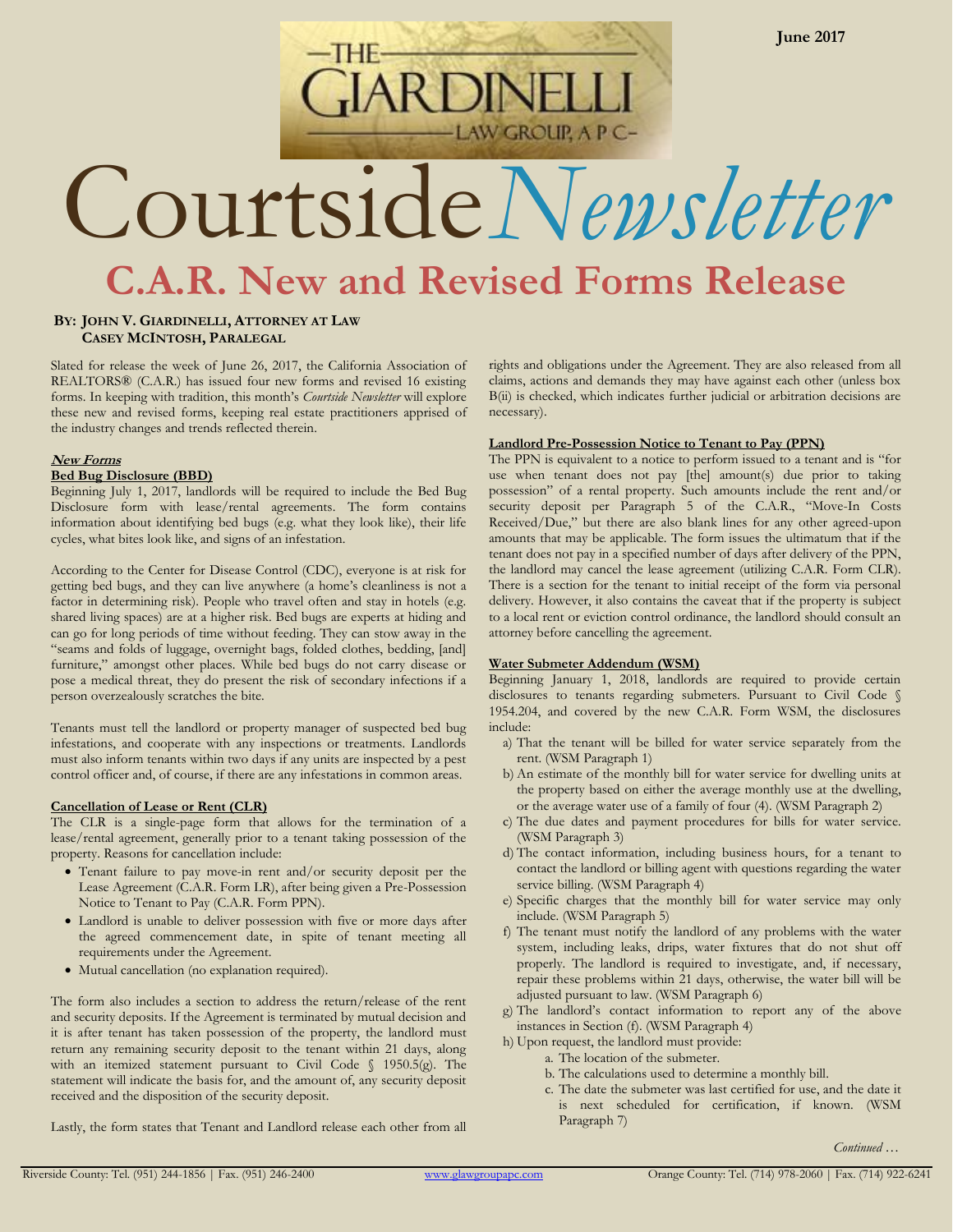- i) If the tenant believes that the submeter reading is inaccurate or the submeter is malfunctioning, the tenant shall notify the landlord in writing and request an investigation. If the landlord does not resolve the issue, the tenant may contact the local county sealer (contact information for the county sealer will be disclosed). (WSM Paragraph 8)
- j) A statement that this disclosure is only a general overview of the laws regarding submeters and where the laws can be found in the California Civil Code.

Tenant and landlord will acknowledge agreement with and receipt of the WSM.

# **Revised Forms**

(\* indicates that is it not permissible to use previous versions of the form. Current forms should be used however.)

# **Seller's Affidavit of Non-Foreign Status (FIRPTA) (AS)**

Internal Revenue Code ("IRC") §1445 provides that a buyer of a U.S. real property interest must withhold tax if the seller is a "foreign person." The revised AS now includes an option paragraph for seller (aka "transferor") to indicate use of a qualified substitute to document federal withholding. The language regarding California tax withholding has also been revised to indicate that the seller will provide escrow with necessary information pursuant to California Withholding Law, Revenue and Taxation Code § 18662.

# **Residential Lease or Month-to-Month Rental Agreement (LR) \***

Numerous aspects of Form LR have been revised/updated, including the below. Please note that it is not okay to use previous versions of this form.

- Addition of language regarding tenant's requirement to pay amounts due prior to taking possession of the property. Specifically, Paragraph 2 references the new C.A.R. Form PPN, giving tenant a notice to pay or the landlord has the right to terminate the agreement.
- Additional language has also been added to Paragraph 3(D) regarding how rent will be paid and to whom it will be delivered.
- A chart has been added to Paragraph 5, "Move-in Costs Received/Due," clarifying the amounts due for rent, security deposit, and other purposes, the date payment has been received, the date it's due, and who the amounts should be made payable to.
- Disclosures regarding utilities, such has water submeters, gas, and electric meters, and a bed bug disclosure have been added to the form.
- Paragraph 11, "Maintenance Use and Reporting," indicates that tenant "shall not use the premises to plant, grow, cultivate or sell marijuana." There is also a representation that if the unit is in a Common Interest Development, the landlord may not have authority or control of all parts of the building.
- Paragraph 14, "Smoking," has been added to indicate that the tenant is responsible for any damage caused by smoking. The landlord can also prohibit smoking on the premises, or indicate what substances maybe smoked on the premises.
- Per Paragraph 16(B), "Condominium; Planned Unit," tenant may be required to pay a fee to the HOA to gain access to certain areas of the development.
- Paragraph 20, "Photographs and Internet Advertising," has been added for the tenant to acknowledge that photos, virtual tours, and other media may be necessary for the purposes of advertising, etc., and that neither the broker nor landlord have control over who views such images once images are on the internet.
- An option section has been added to Paragraph 36, "Insurance," which may require the tenant to obtain insurance in a specified amount.
- Paragraph 53, "Representative Capacity," has been added to indicate whether a party to the agreement is signing a representative capacity, per the Representative Capacity Signature Disclosure (C.A.R. Form RCSD). The signature lines have also been updated to indicate such representation.
- Paragraph 54 indicates whether the premises is being managed by the

owner or another entity, such as a property management company or brokerage.

# **Commercial and Residential Income Listing Agreement (CLA) \***

The optional arbitration clause was removed from the form, replaced instead with the following language in Paragraph 18(C): "If Owner and Broker desire to resolve disputes arising between them through arbitration rather than court, they can document their agreement by attaching and signing an Arbitration Agreement (C.A.R. Form ARB)." Per C.A.R., "the arbitration clause was removed from the listing agreements because some attorneys for sellers were using it to draw listing agents into contract disputes between buyers and sellers. The listing agreement arbitration was intended to cover only disputes between sellers and their agents over the listing compensation." It is not okay to use previous versions of this form.

# **Lease Listing Agreement (LL)**

Language was added to the LL regarding tenant payments via direct deposit, now including the indication that the landlord should discuss with a Landlord-Tenant attorney the implications of doing so in the event that the tenant defaults and an eviction is necessary. For example, will a Notice to Quit be affected by an electronic payment of a portion of the rent?

Paragraph 10, "Owner Disclosures," has been revised to include such disclosures as lead-based paint, pool/spa drains, mold, asbestos, pest control, meth contamination, bed bug disclosures, water submeters, carbon monoxide detectors, smoke alarms, water conserving plumbing fixtures, water heater, and a Prop. 65 warning notice. Many of these categories are in response to the enacting of recent laws.

Paragraph 13, "Broker's and Owner's Duties," was amended to include language indemnifying the broker: "Owner further agrees to indemnify, defend and hold Broker harmless from all claims, disputes, litigation, judgments, attorney fees and costs arising from any incorrect or incomplete information supplied by Owner, or from any material facts that Owner knows but fails to disclose including dangerous or hidden conditions on the Premises."

In Paragraph 20, "Dispute Resolution," the optional arbitration clause was removed for the above-described reasons.

Paragraph 21, "Time of Essence; Entire Contract; Changes," now contains an option paragraph regarding representative capacity. This indicates whether the LL is being signed for the Owner by an "individual acting in a Representative Capacity as specified on the Representative Capacity Signature Disclosure (C.A.R. Form RCSD-LL)." It also indicates that the owner will provide documentation evidencing the authority of the entity signing to act on his or her behalf.

# **Property Management Agreement (PMA)**

The PMA has been updated to include language regarding tenant payment by wire transfer, updated Owner Disclosures, removal of the arbitration clause, and indication of a signatory's representative capacity. These revisions and additions are similar to those in the Form LL, described above.

# **Probate Purchase Agreement and Joint Escrow Instructions (PPA) \***

Paragraph 12(C) of the PPA has been added regarding an "Exempt Seller Disclosure" form. It indicates that seller shall provide the buyer with a completed Form ESD, identifying the disclosure required by contract and/or law. It is not okay to use previous versions of this form.

# **REO Advisory (REO) \***

The REO seller compliance requirements have been updated to include Paragraph 1(G) regarding water-conserving plumbing fixtures. Paragraph 2 regarding potential seller exemptions has also been updated to include language that the seller does not have to provide certain forms, but must still comply with Paragraph 1, as well as statutory and contractual obligations. It is not okay to use prior versions of this form.

*Continued …*